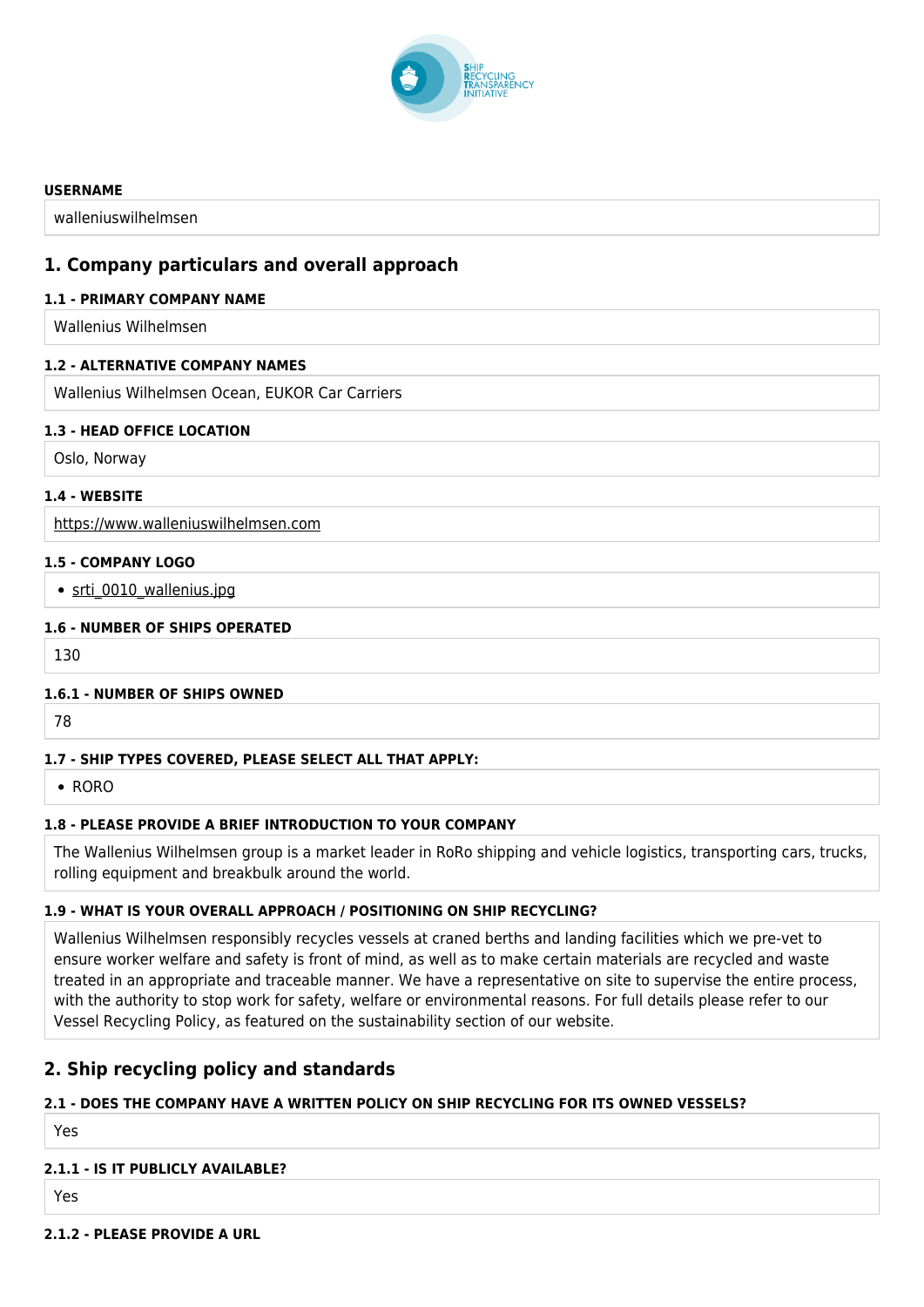## **2.1.3 - SINCE WHEN HAS THIS POLICY BEEN APPLIED?**

2000

## **2.1.4 - HOW MANY SHIPS DOES THE POLICY APPLY TO?**

51-75%

## **2.2 - DOES THE COMPANY KEEP RECORDS OF SHIPS WHICH HAVE BEEN SENT FOR RECYCLING?**

Yes

## **2.3 - WHAT INTERNATIONAL CONVENTIONS AND PRINCIPLES DOES THE POLICY ADHERE TO?**

- Basel Convention on the Control of Transboundary Movements of Hazardous Wastes and Their Disposal (1992)
- EU Ship Recycling Regulation (2013)
- Hong Kong International Convention for the safe and environmentally sound recycling of ships (2009)

## **2.4 - DOES THE EU SHIP RECYCLING REGULATION APPLY TO THE COMPANY'S OWNED SHIPS?**

Yes

## **2.4.1 - HOW MANY SHIPS DOES THE REGULATION APPLY TO?**

25-50%

## **2.5 - WHICH TOPICS DOES THE POLICY ADDRESS?**

- Environment
- Health and safety
- Labour and human rights
- Anti-corruption
- Sub-contractors
- Downstream facilities for managing waste and hazardous materials

# **2.6 - DOES THE POLICY CONTAIN RESTRICTIONS BASED ON GEOGRAPHY AND/OR RECYCLING METHODS?**

Yes

## **2.6.1 - PLEASE PROVIDE FURTHER DETAILS**

The policy is very specific on recycling methods, but not on location. Meeting all the requirements of the policy is a basic requirement for facilities to be considered. Final selection of the facility for a recycling project includes consideration of the findings for the pre-vetting process, operational factors (e.g. location of the facility vis-a-vis the location of the vessel at a given time) and commercial competitiveness.

## **2.7 - DOES THE COMPANY HAVE A WRITTEN POLICY FOR SELECTING A YARD OR BUYER FOR RECYCLING?**

Yes

## **2.7.1 - PLEASE PROVIDE FURTHER DETAILS INCLUDING A URL IF THE POLICY IS PUBLIC**

The process for selecting a recycling facility is described in our Vessel Recycling Policy.

## **2.8 - DOES THE COMPANY MAKE SHIP RECYCLING PART OF THE COMPANY'S SUSTAINABILITY GOALS?**

Yes

## **2.10 - DOES THE COMPANY HAVE A SHIP RECYCLING STANDARD\* (OR SIMILARLY NAMED) IN FORCE?**

Yes

## **2.10.1 - FROM WHEN HAS THIS BEEN IN FORCE?**

2000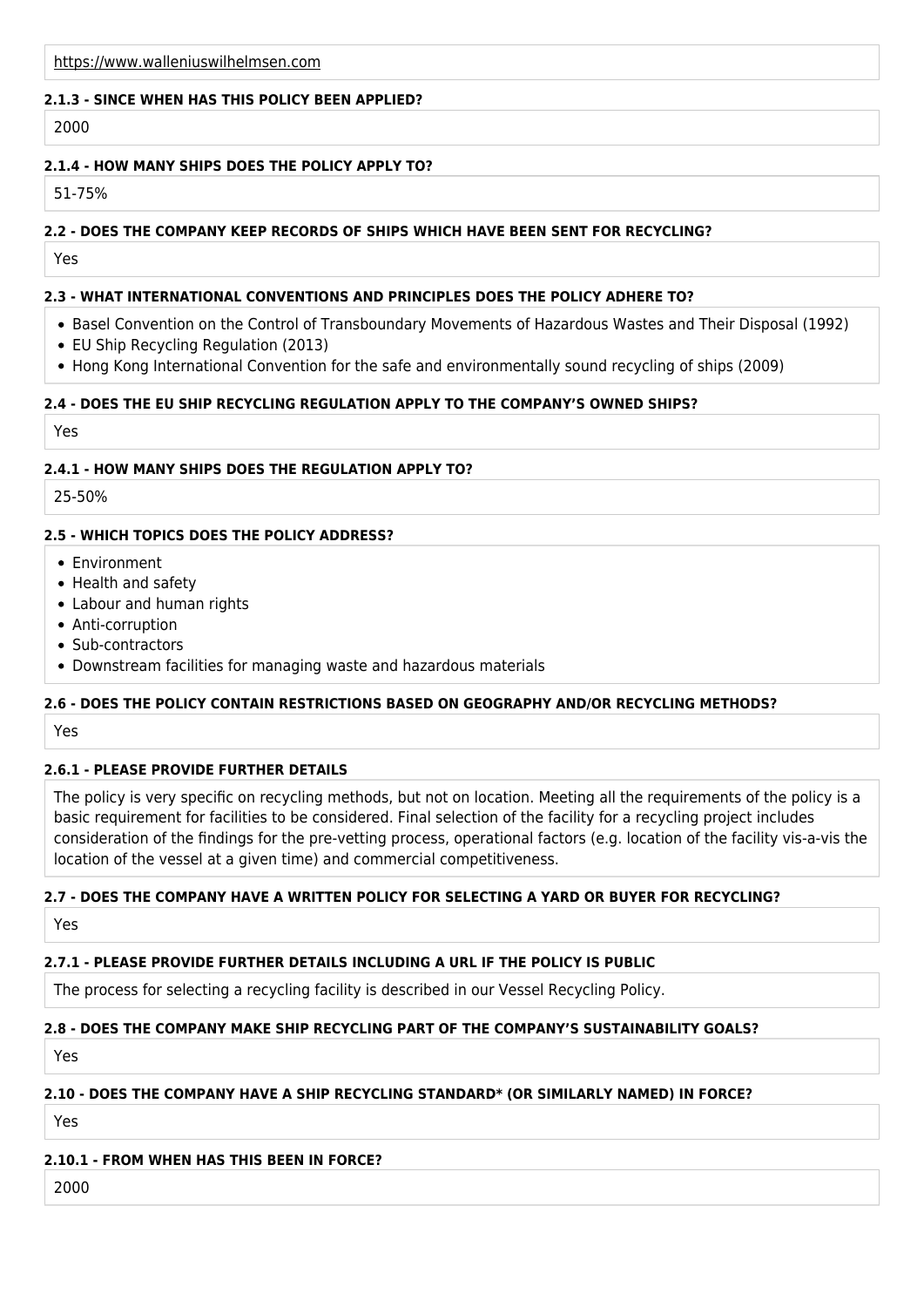# **3. Policy for selling owned vessels for further trading**

## **3.1 - DOES THE COMPANY HAVE A POLICY TO PROMOTE RESPONSIBLE RECYCLING OF OWNED VESSELS SOLD FOR FURTHER TRADING?**

Yes

## **3.1.1 - PLEASE PROVIDE FURTHER DETAILS**

Wallenius Wilhelmsen owns vessels from cradle to grave. The only sale of vessels that occurs is between the companies within the group, all of which are covered to our Vessel Recycling Policy

#### **3.2 - DOES THE COMPANY IMPOSE LEGALLY BINDING COVENANTS OR OFFER COMMERCIAL INCENTIVES TO THE BUYER TO ENCOURAGE RESPONSIBLE SHIP RECYCLING?**

No

## **3.3 - DOES THE COMPANY TAKE STEPS TO PROMOTE RESPONSIBLE RECYCLING OF VESSELS CHARTERED FOR 5 YEARS AND OVER, RELEASED FOR REDEPLOYMENT OR RECYCLING?**

Always

## **3.3.1 - PLEASE PROVIDE FURTHER DETAILS INCLUDING NUMBER OF VESSELS**

As detailed in our Vessel Recycling Policy, requirements for recycling of long-term chartered vessels are dependent on the age of the vessel when it is redelivered. All future long-term charters of vessels that would be within five years of their end-of-life at the point of redelivery will feature a requirement for the vessel to be recycled in accordance with our Vessel Recycling Policy. All efforts are being made with tonnage providers to ensure existing long-term charter vessels are responsibly recycled if redelivered within 2 years of their end-of-life. This includes clearly and actively conveying the group's expectations on responsible recycling to our tonnage providers.

## **3.4 - DOES THE COMPANY TAKE STEPS TO PROMOTE RESPONSIBLE RECYCLING OF VESSELS CHARTERED FOR 2 YEARS AND OVER RELEASED FOR REDEPLOYMENT OR RECYCLING?**

Always

## **3.4.1 - PLEASE PROVIDE FURTHER DETAILS INCLUDING NUMBER OF VESSELS**

The Wallenius Wilhelmsen group does not enter medium-term (2-5yr) charter agreements for vessels that are approaching end-of-life. Requirements for responsible vessel recycling are not included in the medium-term charters of young vessels, however the group's expectations on responsible recycling are being clearly and actively conveyed to our tonnage providers.

## **3.5 - DOES THE COMPANY TAKE STEPS TO PROMOTE RESPONSIBLE RECYCLING OF VESSELS OWNED THROUGH JVS?**

Never

# **4. Ship recycling contract**

## **4.1 - DOES THE COMPANY FOLLOW A STANDARD CONTRACT FOR THE SALE OF VESSELS FOR GREEN RECYCLING (E.G. RECYCLECON FROM BIMCO)?**

Always

## **4.1.1 - IF AN INDUSTRY STANDARD CONTRACT TEMPLATE USED, PLEASE SPECIFY**

The Wallenius Wilhelmsen group has developed its own standard vessel recycling contract to suit its specific vessel recycling approach and requirements.

## **4.2 - DOES THE CONTRACT INCLUDE AN EXPLICIT REQUIREMENT TO RECYCLE THE VESSEL AT A SPECIFIC SHIP RECYCLING FACILITY?**

Always

## **4.2.1 - PLEASE PROVIDE FURTHER DETAILS**

The facility and, if required, the exact berth at the facility are specified.

**4.3 - DOES THE COMPANY REQUIRE ACCESS TO THE SHIP RECYCLING FACILITY DURING THE RECYCLING PROCESS FOR**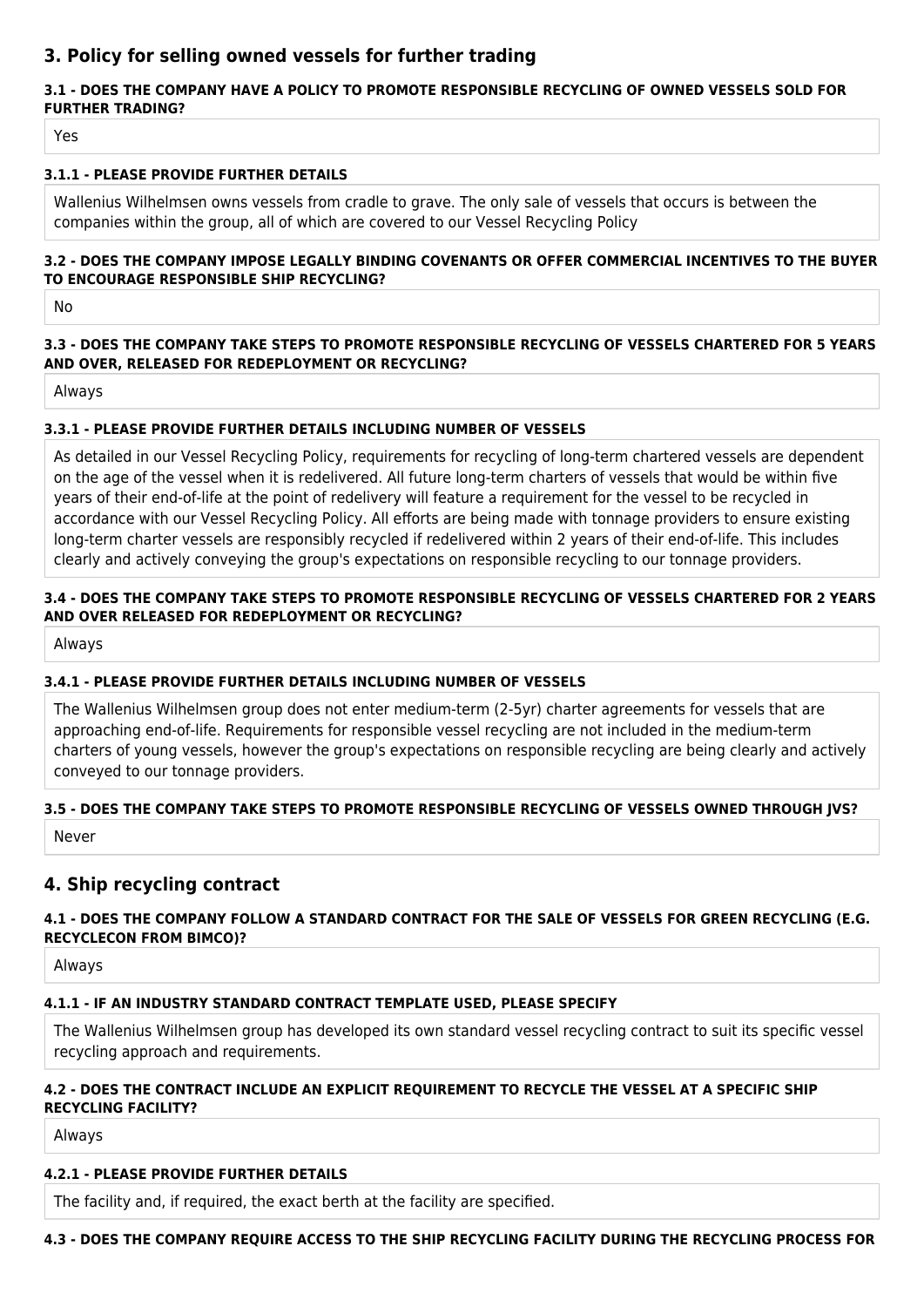#### **ANY OF THE FOLLOWING? PLEASE SELECT ANY/ALL THAT MAY APPLY**

- Monitoring
- Control
- Stop-work
- Performance follow-up

## **4.4 - DOES THE CONTRACT REQUIRE COMPLIANCE WITH THE COMPANY'S WRITTEN POLICY ON SHIP RECYCLING?**

Yes

## **4.5 - WHAT PROTECTION IS IN PLACE FOR THE SELLER TO ENSURE THAT MILESTONES CAN BE SET, THAT ACCESS TO THE SHIP AND MONITORING CAN BE MAINTAINED THROUGHOUT THE SHIP RECYCLING PROCESS?**

All the points mentioned are included among the standard provisions or the recycling contracts for our vessels.

# **5. Inventory of Hazardous Materials (IHM) and Ship Recycling Documentation**

## **5.1 - DOES THE COMPANY HAVE A SHIP RECYCLING PLAN FOR EACH VESSEL?**

Yes

**5.2 - DOES THE COMPANY PROVIDE THE BUYER OR SHIP RECYCLER WITH A CLASS APPROVED IHM, AT THE TIME OF FINALISING THE SHIP RECYCLING CONTRACT?**

Always

**5.3 - DOES THE COMPANY PROVIDE ALL RELEVANT SHIP CERTIFICATES, PLANS, PROCEDURES AND DOCUMENTS, TO ENABLE THE YARDS TO FOLLOW APPLICABLE SHIP RECYCLING GUIDELINES (AND THE RELEVANT STANDARDS FROM QUESTION 2.2. THAT THE COMPANY IS ALIGNED TO)?**

Always

#### **5.4 - DOES THE COMPANY HAVE SPECIFIC REQUIREMENTS FOR HANDLING HAZARDOUS MATERIALS AS LISTED IN THE STOCKHOLM CONVENTION?**

Yes

## **5.4.1 - PLEASE PROVIDE FURTHER DETAILS**

Each vessel has a complete, accurate and up-to-date IHM when recycled. Reference is made to the IHM during the pre-vetting of facilities to assess their ability to control, handle, store and dispose of the vessel's hazardous wastes in a safe, legal and appropriate manner.

# **6. Implementation of the ship recycling policy and standard**

## **6.1 - DOES THE COMPANY REQUIRE THE SHIP RECYCLING FACILITY TO HAVE A HONG KONG CONVENTION STATEMENT OF COMPLIANCE ISSUED BY A CLASSIFICATION SOCIETY?**

Never

## **6.2 - DOES THE COMPANY CARRY OUT ADDITIONAL AUDITS TO VERIFY COMPLIANCE PRIOR TO RECYCLING?**

Always

## **6.2.1 - PLEASE PROVIDE FURTHER DETAILS**

Please note the details of the pre-vetting approach in our Vessel Recycling Policy. The pre-vetting is done to confirm certification and or capabilities and compliance with all applicable regulation, as well as our own requirements

## **6.3 - DOES THE COMPANY MONITOR YARD COMPLIANCE DURING THE RECYCLING PROCESS?**

Always

## **6.3.1 - PLEASE DESCRIBE HOW THE MONITORING TAKES PLACE (PLEASE SELECT ANY/ALL THAT MAY APPLY). THROUGH:**

- Ongoing supervision
- Company representative on-site